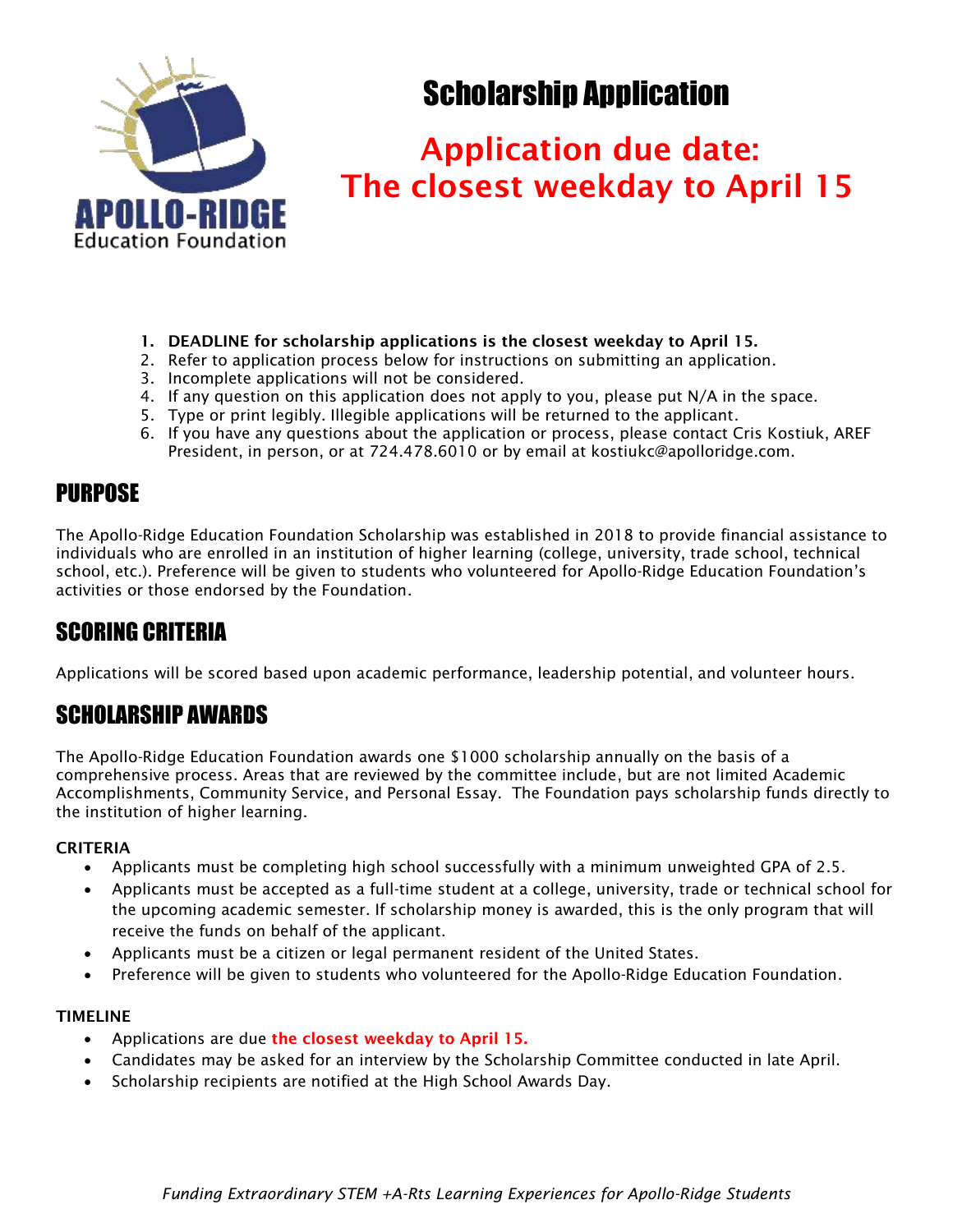### Application Process

### SCHOLARSHIP APPLICANTS MUST PROVIDE:

- Completed application form.
- Official proof of academic standing.
- Proof of acceptance at an institution for higher learning or trade/technical school.

#### SCHOLARSHIP AWARDS

- Awards will be distributed by June 30 annually.
- Applicant must provide their student ID, the correct mailing address of their institution and the department where their scholarship check is to be used.
- Award amounts will be distributed after all requirements are met.

#### Please mail OR submit application in person to:

Scholarship Program Apollo-Ridge Education Foundation District Administration PO Box 219, Spring Church PA 15686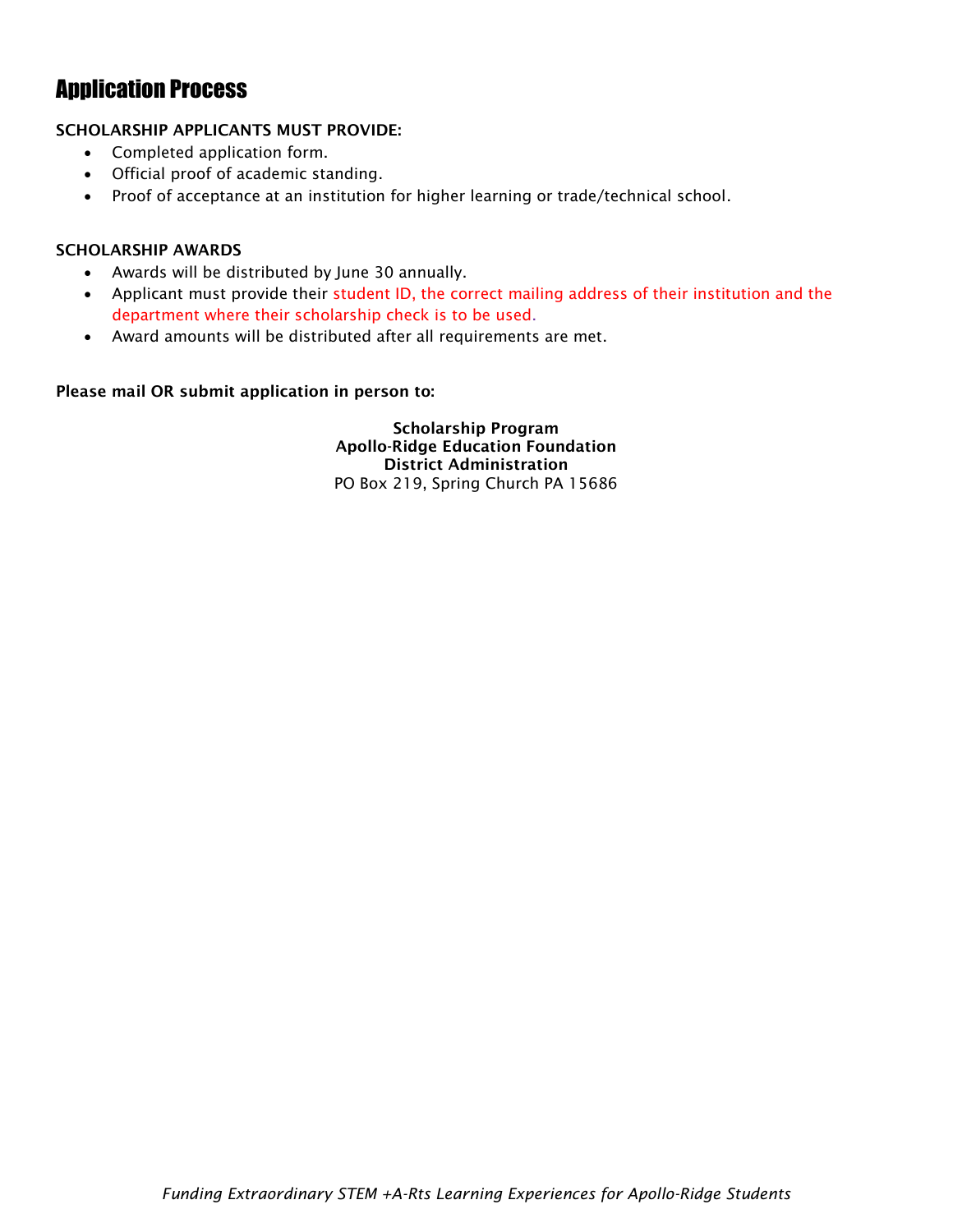Application must be filled out by the student. Answers must be printed or may be typed on a separate sheet of paper. If application is illegible it will be returned to you.

| 1 | Last Name:                                                                                             | First Name: |  |
|---|--------------------------------------------------------------------------------------------------------|-------------|--|
| 2 |                                                                                                        |             |  |
|   |                                                                                                        |             |  |
|   |                                                                                                        |             |  |
|   |                                                                                                        |             |  |
| 3 |                                                                                                        |             |  |
|   |                                                                                                        |             |  |
|   |                                                                                                        |             |  |
|   |                                                                                                        |             |  |
| 4 |                                                                                                        |             |  |
| 5 | Current Grade Point Average (GPA): __________                                                          |             |  |
|   | Attach proof of GPA (report card or notice from the guidance office)                                   |             |  |
| 6 | Name & address of parent(s)/legal guardian(s). Use reverse side of application if you need more space. |             |  |
|   |                                                                                                        |             |  |
|   |                                                                                                        |             |  |
|   |                                                                                                        |             |  |
|   |                                                                                                        |             |  |
| 7 | What specialty/major do you plan to study as you continue your education?                              |             |  |
|   |                                                                                                        |             |  |
| 8 | Why did you choose this field of study and what are your career plans?                                 |             |  |
|   |                                                                                                        |             |  |